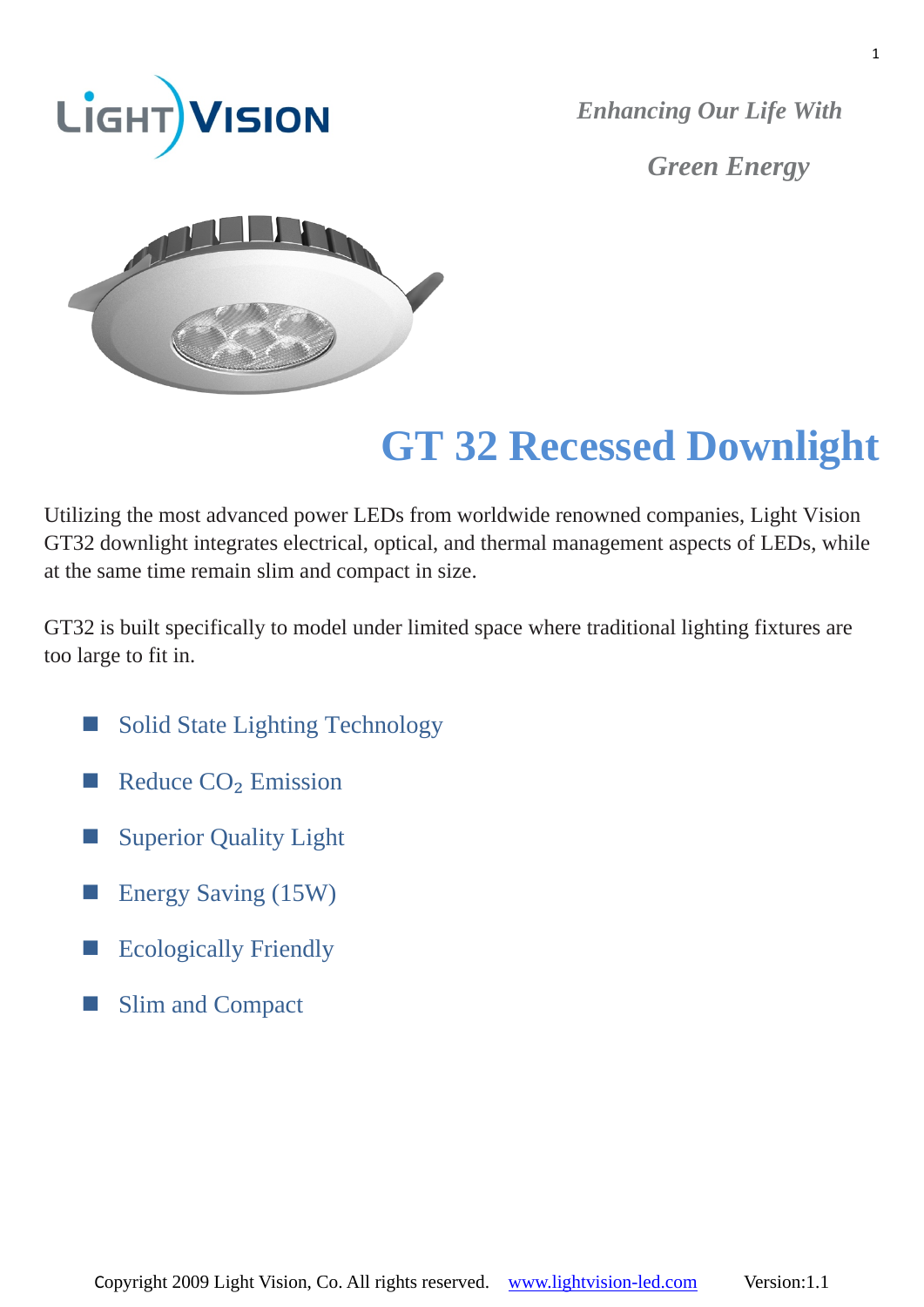

*Green Energy*

## **Table of Contents**

| <b>Dimensions</b><br><u> 1989 - Johann Stoff, deutscher Stoff, der Stoff, der Stoff, der Stoff, der Stoff, der Stoff, der Stoff, der S</u> |  |
|--------------------------------------------------------------------------------------------------------------------------------------------|--|



## **Absolute Maximum Rating**

| Parameter                          | Rating         | Units           |
|------------------------------------|----------------|-----------------|
| <b>Plastic Housing Temperature</b> | 80             | $\rm ^{\circ}C$ |
| <b>Operating Temperature</b>       | $-20 \sim +40$ | $\rm ^{\circ}C$ |
| <b>Storage Temperature</b>         | $-40 \sim +60$ | $^{\circ}C$     |
| Driver Input                       | DC 700mA/24V   |                 |
| Equilibrium Temperature            |                |                 |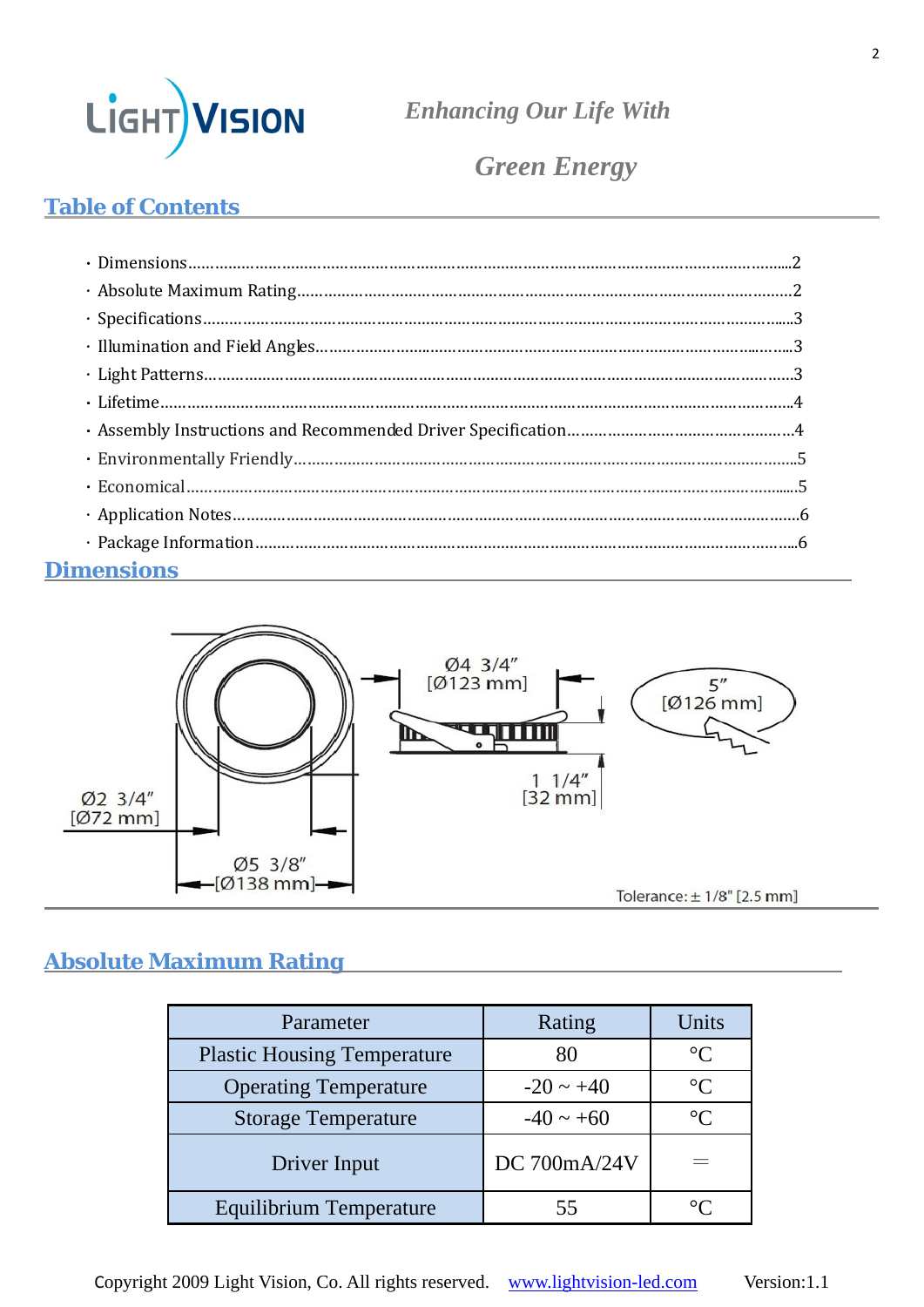

## *Green Energy*

## **Specification**

| Parameter                | Rating         | Units  |
|--------------------------|----------------|--------|
| <b>Power Consumption</b> | 15             |        |
| Field Angles             | 25/40/60/140   | Degree |
| <b>Color Temperature</b> | 3000/4000/6000 |        |
| CRI                      | 80/75/70       |        |
| Weight                   | $390 \pm 5$    |        |

## **Illuminance and Field Angles**

#### **﹡Cool White/Neutral White/ Warm White**

| <b>Part Number</b>  | Power          | <b>Field</b> | $Lux^*@1m$ | $Lux^*@1m$ | Lm     | <b>CCT</b> |            |
|---------------------|----------------|--------------|------------|------------|--------|------------|------------|
|                     | Consumption(W) | Angle        | (Min.)     | (Typ.)     | (Min.) | (Typ.)     |            |
| LVC-LB-GT32-0257000 | 15W            |              | 5130       | 6000       | 680    | 5650~7000K |            |
| LVC-LB-GT32-0254500 |                | $25^{\circ}$ | 4270       | 5000       | 560    | 3800~4500K |            |
| LVC-LB-GT32-0253050 |                |              | 3930       | 4600       | 510    | 2670~3050K |            |
| LVC-LB-GT32-0407000 |                |              | 2900       | 3400       | 680    | 5650~7000K |            |
| LVC-LB-GT32-0404500 |                | $40^{\circ}$ | 2390       | 2800       | 560    | 3800~4500K |            |
| LVC-LB-GT32-0403050 |                |              | 2220       | 2600       | 510    | 2670~3050K |            |
| LVC-LB-GT32-0607000 |                |              |            | 550        | 650    | 610        | 5650~7000K |
| LVC-LB-GT32-0604500 |                | $60^\circ$   | 460        | 540        | 500    | 3800~4500K |            |
| LVC-LB-GT32-0603050 |                |              | 410        | 490        | 460    | 2670~3050K |            |
| LVC-LB-GT32-1407000 |                |              |            |            | 570    | 5650~7000K |            |
| LVC-LB-GT32-1404500 |                | $140^\circ$  |            |            | 470    | 3800~4500K |            |
| LVC-LB-GT32-1403050 |                |              |            |            | 430    | 2670~3050K |            |

Need connect driver = DC 700mA / 24V

## **Light Patterns**



Copyright 2009 Light Vision, Co. All rights reserved. www.lightvision-led.com Version:1.1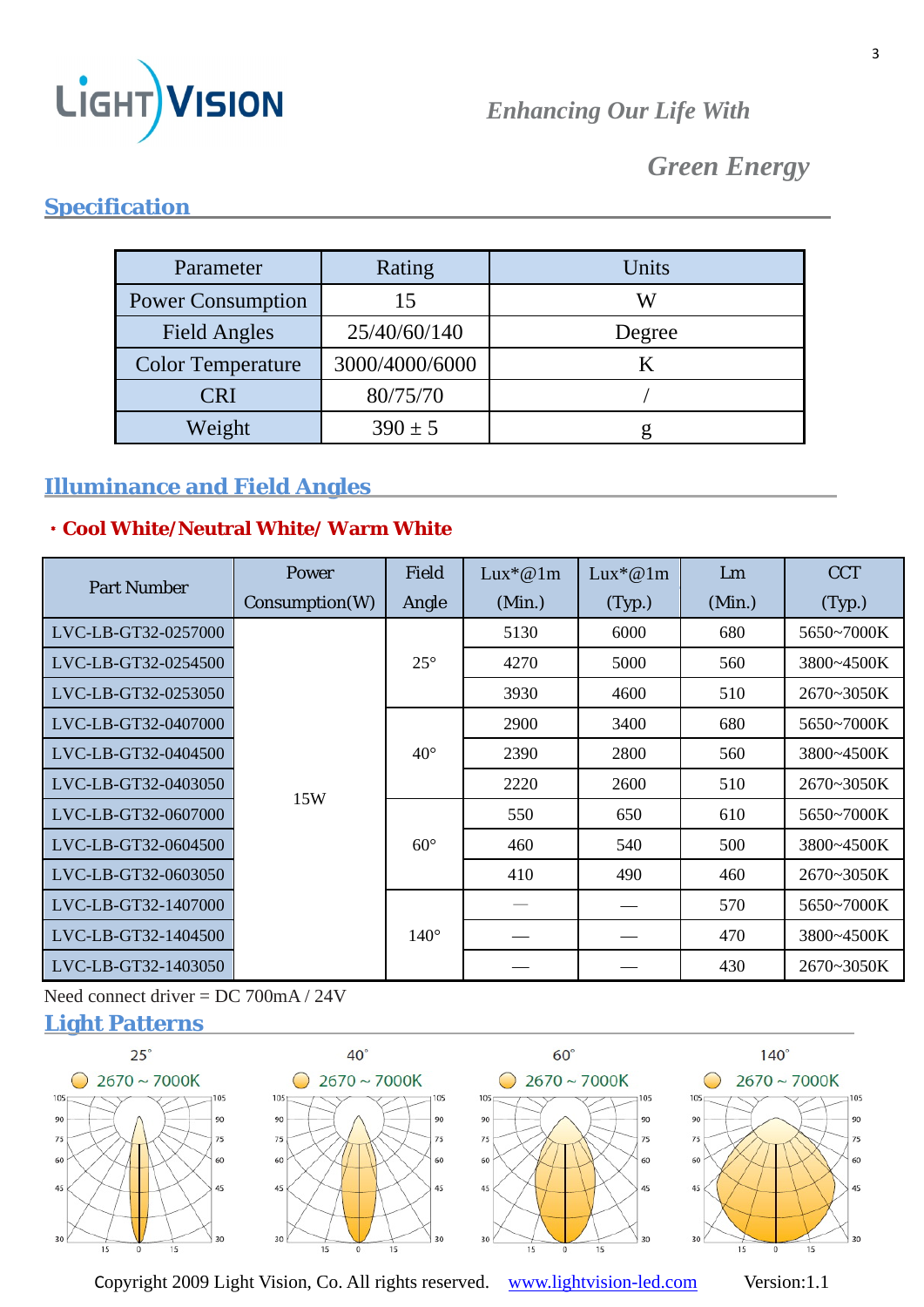

*Green Energy*



## **Assembly Instructions and Recommended Driver Specification**

| Input Voltage |              | Output Voltage   Operating Current (Constant) | <b>Rated Power</b> |
|---------------|--------------|-----------------------------------------------|--------------------|
| AC 100~250V   | $DC18 - 24V$ | 700mA                                         | >16.8W             |

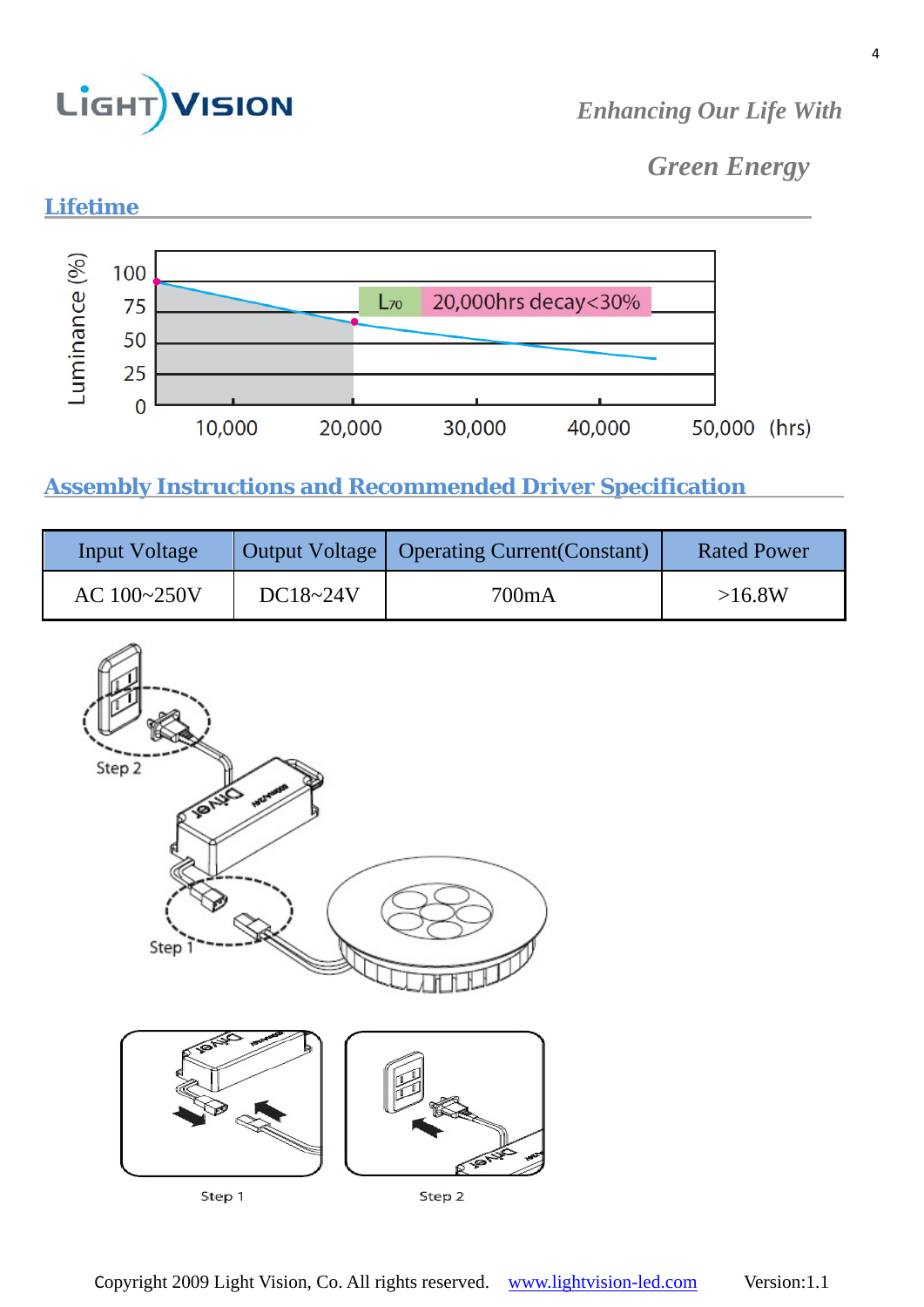

*Green Energy* 

## **Environmentally Friendly**

#### **15W GT32 VS 120W Incandescent**